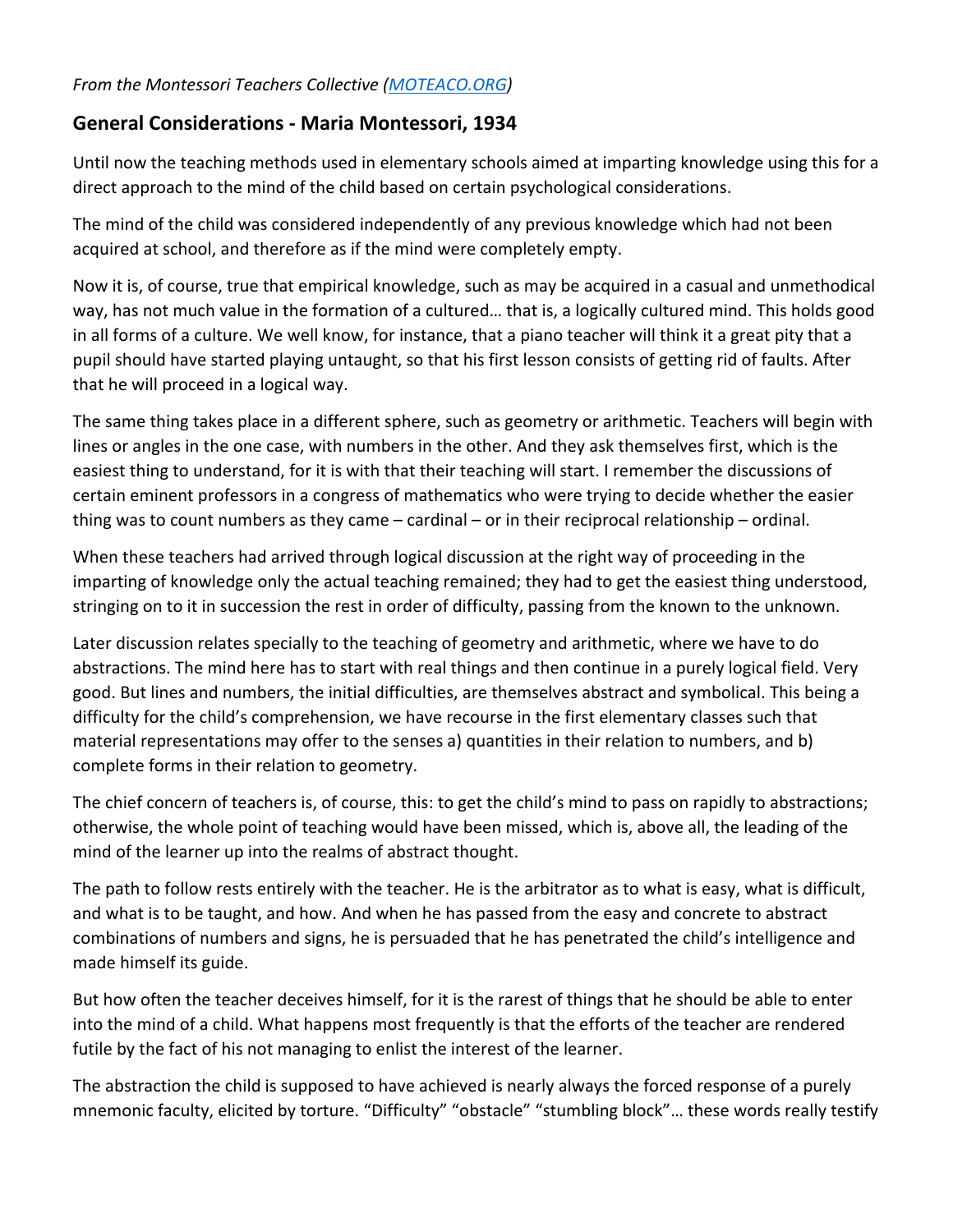to a most pitiable failure occurring upon the very first steps of the ascent of culture… the teaching of elementary mathematics.

It is by no such study of difficulties in their logical succession that the aggregate of of problems which present themselves to educators are capable od solution. The act of learning depends upon one condition… and it is an essential one… the learner's desire to learn and his attention… in short, his interest. The indispensable condition for success is that his mind should be at work; all that bores, discourages, interrupts this psychic activity builds a barrier that no mere logical perfection of the teaching art can ever surmount.

It is the ascertaining of what are the necessary conditions for the development of the learner's spontaneous activities that we must aim at; the art of awakening enthusiasm, of evoking joy in work. The real psychological key here is just interest… interest the impeller to spontaneous activity.

To illustrate the fact that comprehension… even the clearest possible understanding… may exist without any practical result ensuing, I will tell a story told me by a child. A foreigner who was but slightly acquainted with the language of the country was accosted by a beggar. The foreigner who was rich but miserly, listened to the beggar's efforts to make himself understood and it was a long time before he could grasp his meaning. When he did, he was silent for a while, and then said: "I understand, I understand, but I give nothing." The efforts made by the petitioner had had no practical result; in spite of the admirable clearness and persistence of his exposition he failed.

In the matter between teacher and taught we have something similar. Ineffective and fleeting is all that the child merely understands. He may understand a quantity of things; his head may be stuffed to bursting with a chaotic mass of things he has understood; and yet, nothing may have happened to stir his active ego into life, nothing been done to free the constructive energies of interest and enthusiasm. Nothing can be assimilated without effort, we grant; but at the heart of effort, effort bearing its fruit in work, in study, in learning… lies interest.

I will not here recur the discussions so forth called forth about interest and effort; they have been classed as contradictory aspects of the same thing, and many have said in education we have to choose between the two. In their view interest refers to what we like doing, and effort to what we dislike. But effort is the bringing into action of the individual's entire energy, and this happens only where interest is felt. Man is no machine… he acts inspired by interests… generosity…enthusiasm; and he will then throw himself with all his life, strength, and activity into this effort… even if it is irksome.

An education which succeeds in evoking interest… interest leading to a choice of some action, and the carrying out of it with the whole energy of the user, all his constructive enthusiasm… such an education has awakened a man to life. He has come into contact with that "breath of life" of which the bible speaks… the transforming breath which makes a living man out of a thing of clay.

Undreamt of forces reveal themselves very often in one whose interest has been evoked. The child spurred on by interest will display powers latent till then, or never guessed at.

It is by this new aspect of childhood as affected by interest which is perforce making a change in the old psychology; a far more living sphere of action is being laid open to educational methods.